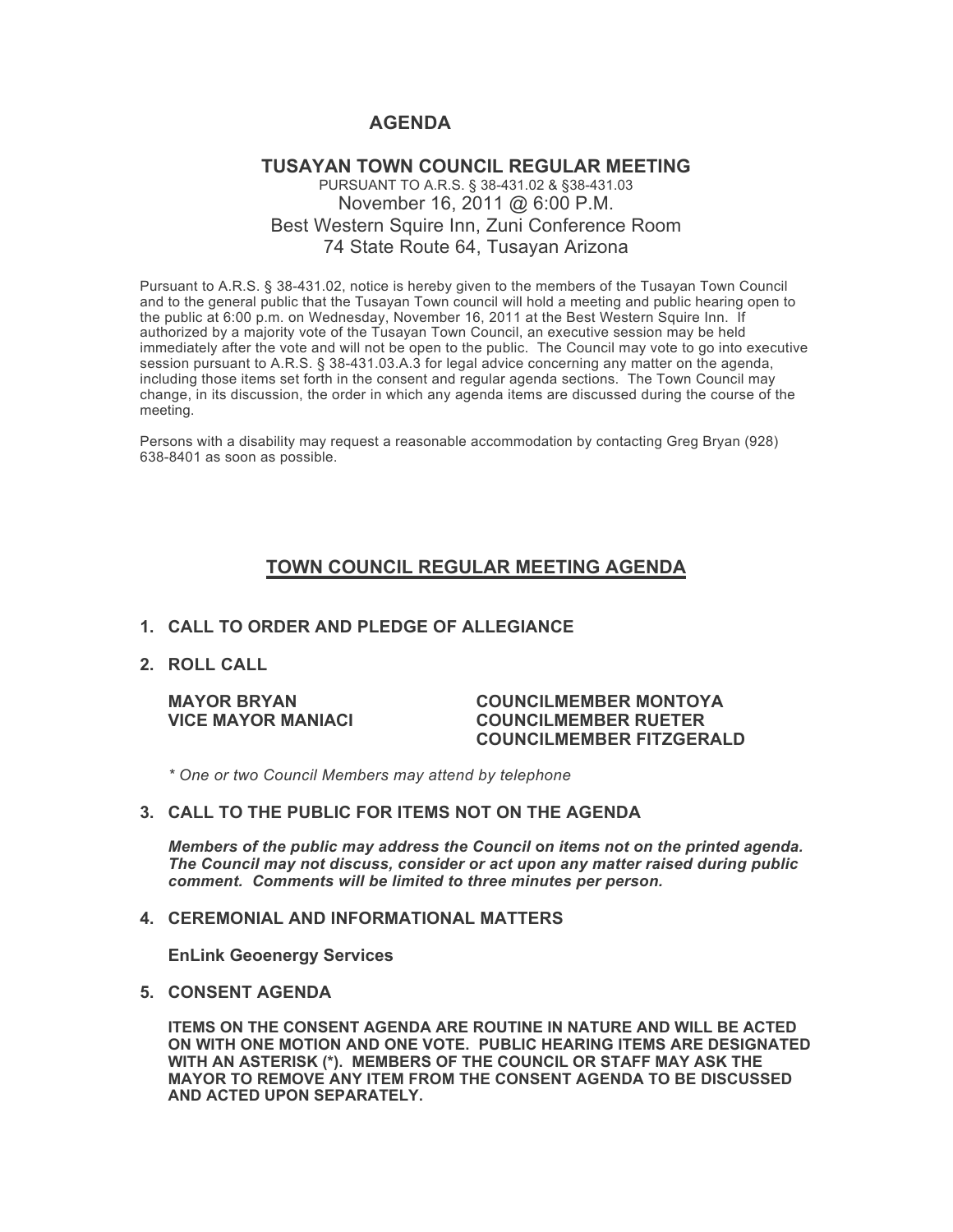### **Consideration and possible approval of Administrative/Treasurer's Report**

Acceptance of the Finance Report Approval of the Payment of Bills Approval of Minutes

### **6. COMMITTEE REPORTS**

### **7. ACTION ITEMS**

**Discussion, consideration and possible approval of expenditure of funds to purchase holiday decorations for the new light poles.**

**Discussion, consideration and possible approval of expenditure of funds for the installation of holiday decorations on new light poles.**

**Discussion, consideration and possible approval of IGA(s) and/or MOU(s) with the Grand Canyon School District for park facilities, services, usage and management.** 

**Discussion, consideration and possible approval of continuing to hold a traditional ballot box or changing to a mail-in vote elections.**

**Discussion, consideration and possible approval of expenditure of funds to purchase ABC covering for Town Hall Office Modular parking area and surrounding property.**

#### **8. DISCUSSION ITEMS**

 **ADOT Highway 64 Project Update Snow Removal RFQ Update Modular Office Update MOU(s) for Judicial Facilities and Services with Coconino County CUP Files Transfer Update P&Z Ordinance Update Audit Update Hearing Officer Ads Council Retreat Update** 

## **9. TOWN MANAGER'S AND STAFF REPORTS**

 **Community and Civic Activities Sheriff's Report**

#### **10. SET AGENDA AND ACTION ITEMS FOR NEXT MEETING**

## **11. COUNCIL MEMBERS' REPORTS**

**12. MAYOR'S REPORT**

 **13. MOTION TO ADJOURN INTO EXECUTIVE SESSION for the following purpose:**